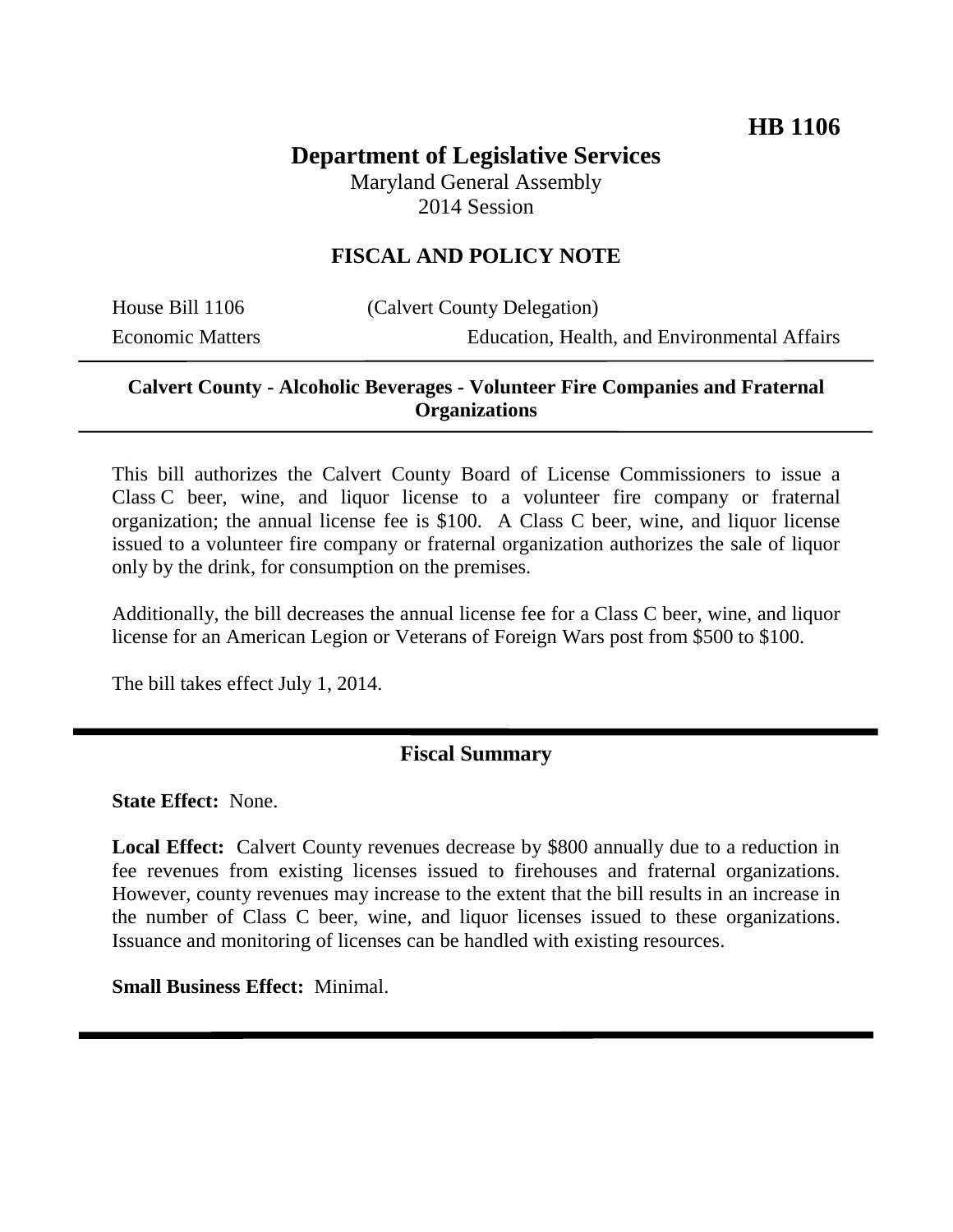## **Analysis**

**Current Law:** Class C club beer, wine, and liquor licenses generally authorize various clubs (including veterans' clubs; fraternal organizations; interest groups; and athletic, social, or cultural organizations) to keep for sale and to sell alcoholic beverages for consumption on the licensed premises. In Calvert County, there are four Class C club licenses that the county board may issue: (1) bona fide yacht clubs; (2) country clubs; (3) bona fide post homes of posts of the American Legion or Veterans of Foreign Wars; and (4) continuing care retirement communities. The annual license fee is generally \$500; however, for country clubs, the fee is \$1,000.

Additionally, various clubs may obtain a special, temporary license. A special Class C beer, wine, and liquor license entitles the holder to sell alcohol during a bona fide entertainment conducted by a club, society, or association at the place described for a period not exceeding seven consecutive days. In Calvert County the fee for this license is \$25 per day, except that for any bona fide religious, fraternal, civic, war veterans', hospital, or charitable organization, the fee for the license is \$15.

**Background:** There are currently 12 volunteer fire stations, four American Legion posts, one Masonic lodge, and no Veterans of Foreign Wars posts in Calvert County. The exact number of fraternal organizations in Calvert County cannot be reliably estimated at this time.

In fiscal 2013, there were eight Class C beer, wine, and liquor licenses issued in Calvert County.

**Local Revenues:** According to Calvert County, the Calvert County Board of License Commissioners has issued two organizational licenses (one to a firehouse and one to a fraternal organization) for an annual fee of \$500, despite the fact that the board does not currently have the authority to do so. Because the bill sets the annual license fee at \$100, and the board currently charges a fee of \$500, revenues decrease by \$800 annually, assuming the number of licensees remains constant. However, county revenues may increase to the extent the bill's decrease in license fees results in an increase in the number of licenses issued to such organizations.

# **Additional Information**

**Prior Introductions:** None.

**Cross File:** None.

HB 1106/ Page 2